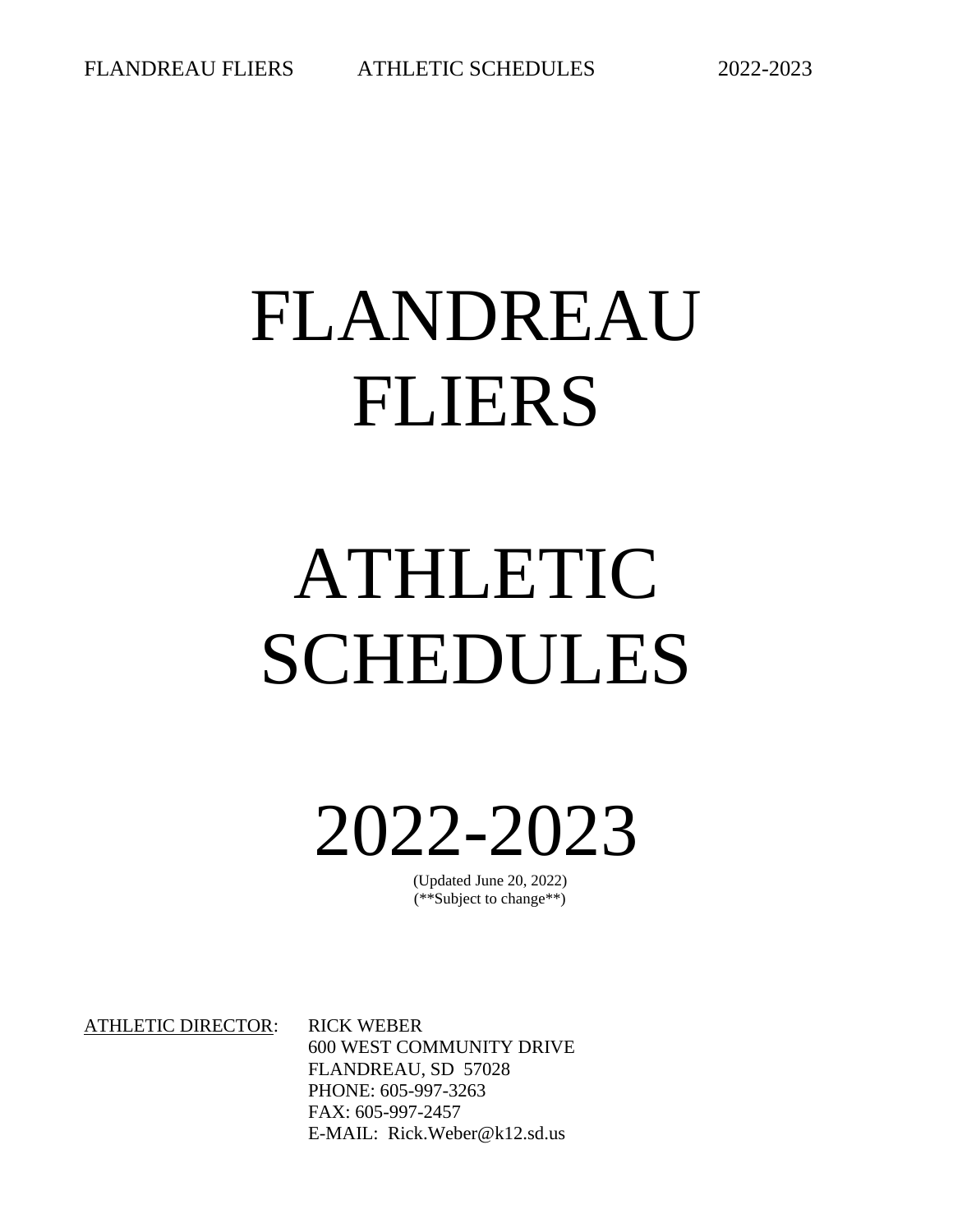#### **COACHING STAFF**

#### **ATHLETIC DIRECTOR: ASSISTANT ACTIVITIES DIRECTOR:**

RICK WEBER JOSH EDLUND 600 WEST COMMUNITY DRIVE 600 WEST COMMUNITY DRIVE FLANDREAU, SD 57028 FLANDREAU, SD 57028 PHONE: 605-997-3263 PHONE: 605-997-3263 FAX: 605-997-2457 FAX: 605-997-2457 E-MAIL: [Rick.Weber@k12.sd.us](mailto:Rick.Weber@k12.sd.us) E-MAIL: [Josh.Edlund@k12.sd.us](mailto:Josh.Edlund@k12.sd.us)

| <b>HEAD COACH:</b> | JOSH EDLUND        | HEAD COACH:     | JULIA FARGEN   |
|--------------------|--------------------|-----------------|----------------|
| ASS'T COACH:       |                    | ASS'T COACH:    | SARAH ANDERSON |
| ASS'T COACH:       | JOE PARSLEY        | ASS'T COACH:    |                |
| ASS'T COACH:       | <b>BLAKE SAVEY</b> | $8^{TH}$ GRADE: |                |
| $7TH/8TH$ GRADE:   |                    | $7TH$ GRADE:    |                |

7 TH/8TH GRADE: GARRETT CARR

#### **CROSS COUNTRY (BOYS AND GIRLS) BOYS BASKETBALL**

| HEAD COACH:        | BRENDAN STREITZ        | HEAD COACH:  | <b>BRENDAN SHEPPARD</b> |
|--------------------|------------------------|--------------|-------------------------|
| ASS'T COACH:       | <b>OWEN PARSLEY</b>    | ASS'T COACH: | JUSTIN KELM             |
|                    |                        | ASS'T COACH: |                         |
| <b>BOYS GOLF</b>   |                        | $8TH$ GRADE: |                         |
| <b>HEAD COACH:</b> | <b>BROOKE PIEARSON</b> | $7TH$ GRADE: |                         |

#### **GIRLS BASKETBALL WRESTLING**

| <b>HEAD COACH:</b> | <b>MEGAN SEVERTSON</b> |
|--------------------|------------------------|
| ASS'T COACH:       | <b>BRIAN RELF</b>      |
| ASS'T COACH:       | <b>BLAKE SAVEY</b>     |
| $8TH$ GRADE:       |                        |
| $7TH$ GRADE:       |                        |

#### **TRACK (BOYS AND GIRLS) GIRLS GOLF**

| <b>HEAD COACH:</b> | <b>OWEN PARSLEY</b>   |
|--------------------|-----------------------|
| ASS'T COACH:       | <b>BLAKE SAVEY</b>    |
| ASS'T COACH:       | <b>GEORGIA ADOLPH</b> |
| $7TH/8TH$ GRADE:   | <b>LORI WILLIAMS</b>  |
| $7TH/8TH$ GRADE:   | <b>MARILYN ALLEN</b>  |
| $7TH/8TH$ GRADE:   |                       |

HEAD COACH: ASS'T COACH:

HEAD COACH: BROOKE PIEARSON

#### JH GOLF (BOYS & GIRLS)

ASS'T COACH: MATT KNIPPLING

## **FOOTBALL VOLLEYBALL**

| IEAD COACH:          |  |
|----------------------|--|
| ASS'T COACH:         |  |
| ASS'T COACH:         |  |
| $B^{TH}$ GRADE:      |  |
| <sup>TH</sup> GRADE: |  |

| HEAD COACH:  | <b>BRENDAN SHEPPARD</b> |
|--------------|-------------------------|
| ASS'T COACH: | <b>JUSTIN KELM</b>      |
| ASS'T COACH: |                         |
| $8TH$ GRADE: |                         |
| $7TH$ GRADE: |                         |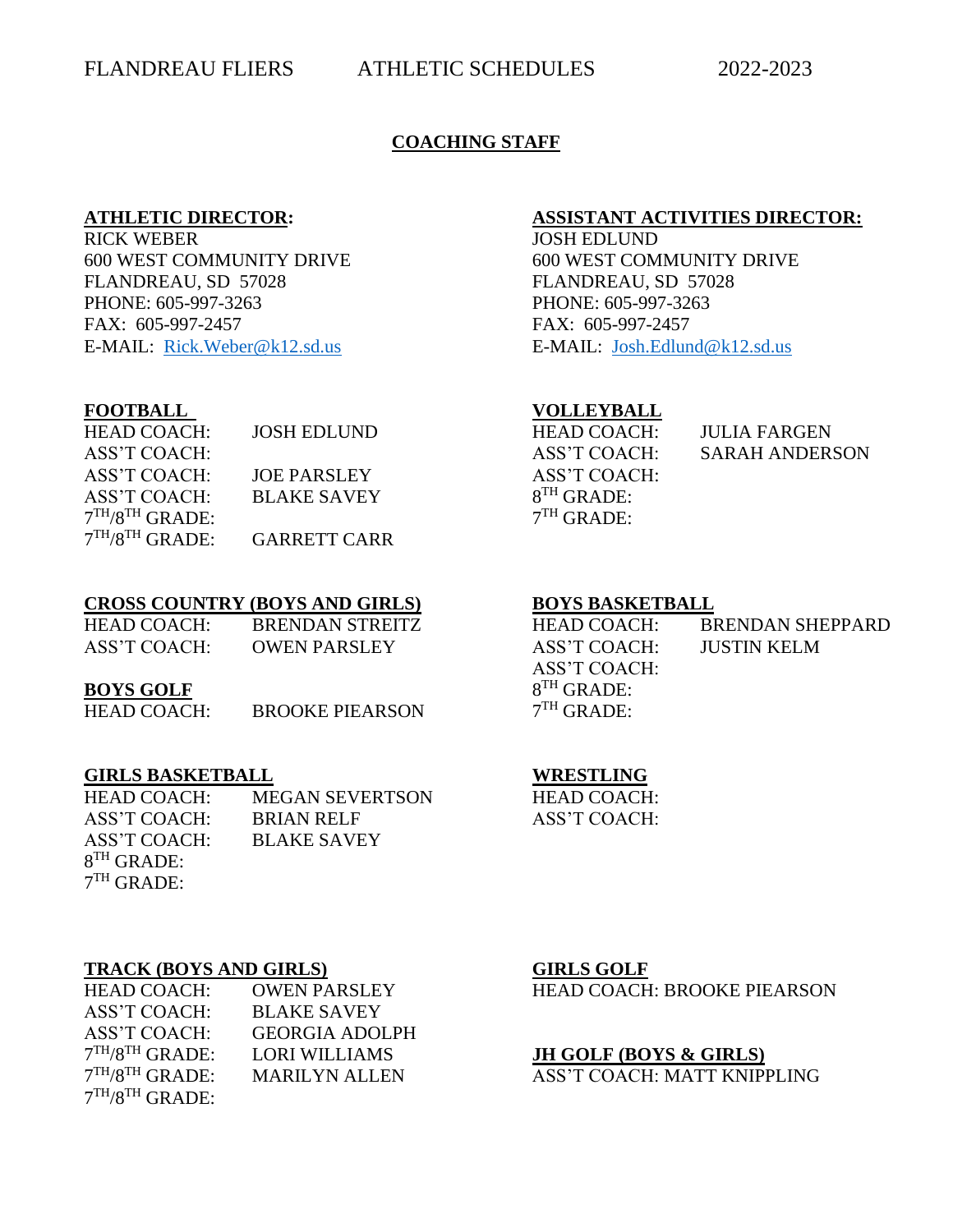# **FOOTBALL**

|             | THUR AUG 4                | <b>FIRST PRACTICE</b>      |                    |             |      |  |
|-------------|---------------------------|----------------------------|--------------------|-------------|------|--|
| <b>FRI</b>  | AUG <sub>19</sub>         | McCOOK CENTRAL-MONTROSE    |                    | <b>HOME</b> | 7:00 |  |
| <b>SAT</b>  | AIIG 26                   | BRIDGEWATER-EMERY-ETHAN    |                    | <b>HOME</b> | 7:00 |  |
| <b>FRI</b>  | SEPT <sub>2</sub>         | <b>PARKER</b>              |                    | AWAY        | 7:00 |  |
| <b>FRI</b>  | SEPT <sub>9</sub>         | <b>BALTIC</b>              |                    | <b>HOME</b> | 7:00 |  |
| <b>FRI</b>  | SEPT <sub>16</sub>        | <b>BERESFORD</b>           |                    | AWAY        | 7:00 |  |
| <b>FRI</b>  | SEPT <sub>23</sub>        | <b>ELK POINT-JEFFERSON</b> |                    | AWAY        | 7:00 |  |
| <b>FRI</b>  | SEPT <sub>30</sub>        | <b>JIM RIVER</b>           |                    | AWAY        | 7:00 |  |
| <b>FRI</b>  | OCT <sub>7</sub>          | <b>OPEN</b>                |                    |             |      |  |
| <b>FRI</b>  | OCT 14                    | <b>SIOUX VALLEY</b>        |                    | <b>HOME</b> | 7:00 |  |
| <b>THUR</b> | OCT <sub>20</sub>         | <b>PLAYOFFS</b>            |                    |             |      |  |
| <b>THUR</b> | OCT 27                    | <b>PLAYOFFS</b>            |                    |             |      |  |
| <b>FRI</b>  | NOV <sub>4</sub>          | <b>PLAYOFFS</b>            |                    |             |      |  |
| <b>FRI</b>  | <b>NOV 11</b>             | <b>STATE FINALS</b>        | VERMILLION 2:30 PM |             |      |  |
|             | Big East Conference $=$ # |                            |                    |             |      |  |

## **J.V. FOOTBALL**

| <b>SAT</b> | AIIG 20            | 'C' JAMBOREE (BEE, DR, MCM, MIL, C-WL, TV) | <b>HOME</b> | 10:00 |
|------------|--------------------|--------------------------------------------|-------------|-------|
| <b>MON</b> | AIIG 22            | McCOOK CENTRAL-MONTROSE                    | <b>HOME</b> | 4:30  |
| <b>MON</b> | <b>AUG 29</b>      | BRIDGEWATER-EMERY-ETHAN                    | <b>HOME</b> | 4:30  |
| <b>TUE</b> | SEPT <sub>6</sub>  | <b>PARKER</b>                              | AWAY        | 4:30  |
| <b>MON</b> | SEPT <sub>12</sub> | <b>BALTIC</b>                              | <b>HOME</b> | 4:30  |
| <b>MON</b> | SEPT <sub>19</sub> | <b>BERESFORD</b>                           | AWAY        | 4:30  |
| <b>MON</b> | SEPT <sub>26</sub> | <b>OPEN</b>                                |             |       |
| <b>MON</b> | OCT <sub>3</sub>   | <b>DEUEL</b>                               | AWAY        | 4:30  |
| <b>MON</b> | OCT 10             | <b>SIOUX VALLEY</b>                        | <b>HOME</b> | 3:00  |

#### **7 TH AND 8 TH FOOTBALL**

| <b>SAT</b> | AI/G20             | SIOUX VALLEY JAMBOREE   | <b>VOLGA</b> | 9:00 |
|------------|--------------------|-------------------------|--------------|------|
| TUE        | $AUG$ 23           | McCOOK CENTRAL-MONTROSE | AWAY         | 4:30 |
| <b>TUE</b> | AUG <sub>30</sub>  | BRIDGEWATER-EMERY-ETHAN | AWAY         | 4:30 |
| <b>TUE</b> | SEPT <sub>6</sub>  | <b>PARKER</b>           | <b>HOME</b>  | 4:30 |
| <b>TUE</b> | SEPT <sub>13</sub> | <b>BALTIC</b>           | AWAY         | 4:30 |
| TUE        | SEPT <sub>20</sub> | <b>BERESFORD</b>        | <b>HOME</b>  | 4:30 |
| <b>TUE</b> | SEPT <sub>27</sub> | <b>OPEN</b>             |              |      |
| <b>TUE</b> | OCT <sub>4</sub>   | <b>DEUEL</b>            | <b>HOME</b>  | 4:30 |
| <b>TUE</b> | $OCT$ 11           | <b>SIOUX VALLEY</b>     | AWAY         | 4:30 |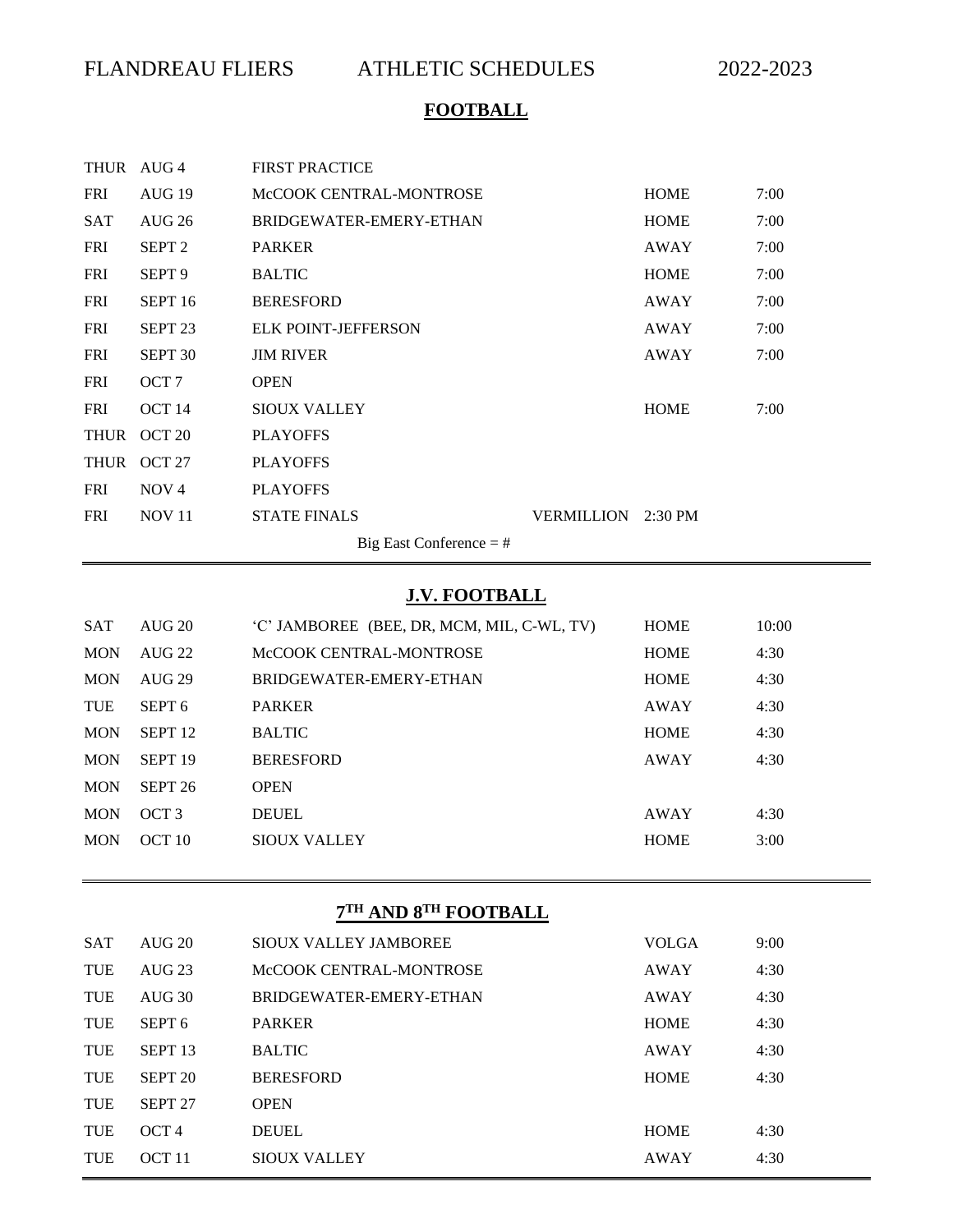# **VOLLEYBALL**

|             | THUR AUG 11        | <b>START PRACTICE</b>          |                     |                          |            |                    |
|-------------|--------------------|--------------------------------|---------------------|--------------------------|------------|--------------------|
| <b>TUE</b>  | <b>AUG 23</b>      | <b>CHESTER#</b>                | $(C-B-A)$           | <b>AWAY</b>              | 5:00       |                    |
|             | THUR AUG 25        | <b>MADISON</b>                 | $(C-B-A)$           | <b>HOME</b>              | 5:00       | <b>DUFFY</b>       |
| <b>SAT</b>  | <b>AUG 27</b>      | ALPHA IV TOURNAMENT            | (BAL, ORR, TV) HOME |                          | 9:00       | <b>DUFFY/BESTE</b> |
| <b>TUES</b> | <b>AUG 30</b>      | FLORENCE-HENRY                 | $(C-B-A)$           | HOME                     | 5:00       | <b>BJORKLUND</b>   |
| <b>THUR</b> | SEPT <sub>1</sub>  | HAMLIN <sup>*</sup>            | $(C-B-A)$           | <b>AWAY</b>              | 5:00       |                    |
| <b>TUE</b>  | SEPT <sub>6</sub>  | <b>DEUBROOK</b>                | $(C-B-A)$           | <b>HOME</b>              | 5:00       | <b>BESTE</b>       |
| <b>THUR</b> | SEPT <sub>8</sub>  | <b>BIG EAST CONFERENCE</b>     | (A)                 | <b>HOME</b>              | 6:00       |                    |
| <b>SAT</b>  | SEPT <sub>10</sub> | <b>BIG EAST CONFERENCE</b>     | (A)                 | <b>CHESTER</b>           | <b>TBA</b> |                    |
| <b>TUE</b>  | SEPT <sub>13</sub> | <b>GARRETSON#</b>              | $(C-B-A)$           | <b>HOME</b>              | 5:00       | <b>WAGNER</b>      |
| <b>THUR</b> | SEPT <sub>15</sub> | <b>BALTIC</b>                  | $(C-B-A)$           | AWAY                     | 5:00       |                    |
| <b>SAT</b>  | SEPT <sub>17</sub> | LAKE PRESTON TOURNAMENT (A)    |                     | <b>LAKE PRESTON 9:00</b> |            |                    |
| <b>TUE</b>  | SEPT 20            | MCCOOK CENT/MONTROSE # (C-B-A) |                     | <b>HOME</b>              | 5:00       | <b>DUFFY</b>       |
| <b>THUR</b> | SEPT <sub>22</sub> | <b>DELL RAPIDS</b>             | $(C-B-A)$           | AWAY                     | 5:00       |                    |
| <b>MON</b>  | SEPT <sub>26</sub> | DEUEL <sup>*</sup>             | $(C-B-A)$           | <b>HOME</b>              | 5:00       | <b>DUFFY</b>       |
| <b>TUE</b>  | SEPT <sub>27</sub> | <b>ELKTON-LAKE BENTON</b>      | $(C-B-A)$           | AWAY                     | 5:00       |                    |
| <b>THUR</b> | SEPT <sub>29</sub> | <b>SIOUX VALLEY *#</b>         | $(C-B-A)$           | <b>HOME</b>              | 5:00       | <b>WAGNER</b>      |
| <b>TUE</b>  | OCT <sub>4</sub>   | BERESFORD #                    | $(C-B-A)$           | <b>HOME</b>              | 5:00       | <b>BJORKLUND</b>   |
| <b>TUE</b>  | OCT <sub>11</sub>  | <b>CLARK/WILLOW LAKE*</b>      | $(C-B-A)$           | AWAY                     | 5:00       |                    |
| <b>TUE</b>  | OCT <sub>18</sub>  | PARKER#                        | $(C-B-A)$           | AWAY                     | 5:00       |                    |
| <b>FRI</b>  | OCT <sub>21</sub>  | F.I.S.                         | $(C-B-A)$           | AWAY                     | 5:00       |                    |
| <b>TUE</b>  | OCT <sub>25</sub>  | <b>CASTLEWOOD</b>              | $(C-B-A)$           | <b>HOME</b>              | 5:00       | <b>BJORLUND</b>    |
| <b>TUE</b>  | NOV <sub>1</sub>   | <b>REGION 2A - 1st ROUND</b>   | <b>TOP SEEDS</b>    | <b>TBA</b>               | 7:00       |                    |
|             | THUR NOV 3         | <b>REGION 2A - SEMIFINALS</b>  | <b>TOP SEEDS</b>    | TBA                      | 7:00       |                    |
| <b>TUE</b>  | NOV <sub>8</sub>   | SODAK <sub>16</sub>            |                     | <b>TBA</b>               | <b>TBA</b> |                    |
|             | THUR NOV 17        | STATE TOURNAMENT               |                     | SIOUX FALLS TBA          |            |                    |
| <b>FRI</b>  | <b>NOV 18</b>      | STATE TOURNAMENT               |                     | SIOUX FALLS TBA          |            |                    |
| <b>SAT</b>  | <b>NOV 19</b>      | STATE TOURNAMENT               |                     | SIOUX FALLS TBA          |            |                    |

Big East Conference = #

Lake Central Conference  $=$   $*$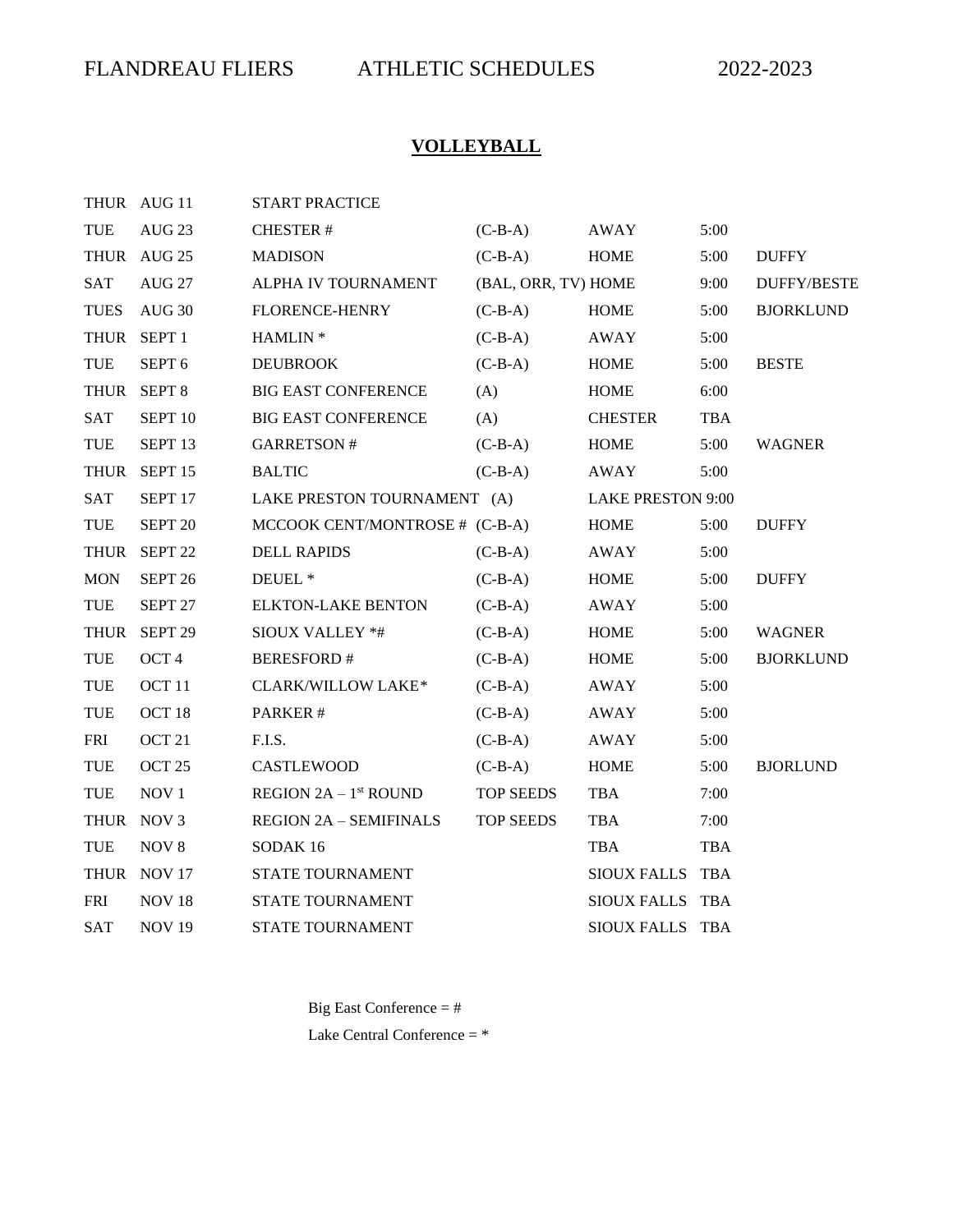# **'C' TEAM VOLLEYBALL**

| TUE         | AUG <sub>23</sub>  | <b>CHESTER</b>            | AWAY        | 5:00 |
|-------------|--------------------|---------------------------|-------------|------|
| THUR        | AUG 25             | <b>MADISON</b>            | <b>HOME</b> | 5:00 |
| <b>TUES</b> | AUG 30             | <b>FLORENCE-HENRY</b>     | HOME        | 5:00 |
| <b>THUR</b> | SEPT <sub>1</sub>  | <b>HAMLIN</b>             | AWAY        | 5:00 |
| TUE         | SEPT <sub>6</sub>  | <b>DEUBROOK</b>           | <b>HOME</b> | 5:00 |
| TUE         | SEPT <sub>13</sub> | <b>GARRETSON</b>          | <b>HOME</b> | 5:00 |
| <b>THUR</b> | SEPT <sub>15</sub> | <b>BALTIC</b>             | AWAY        | 5:00 |
| TUE         | SEPT <sub>20</sub> | MCCOOK CENTRAL/MONTROSE   | <b>HOME</b> | 5:00 |
| <b>THUR</b> | SEPT <sub>22</sub> | <b>DELL RAPIDS</b>        | AWAY        | 5:00 |
| <b>MON</b>  | SEPT <sub>26</sub> | <b>DEUEL</b>              | <b>HOME</b> | 5:00 |
| TUE         | SEPT 27            | <b>ELKTON-LAKE BENTON</b> | AWAY        | 5:00 |
| <b>THUR</b> | SEPT <sub>29</sub> | <b>SIOUX VALLEY</b>       | <b>HOME</b> | 5:00 |
| <b>TUE</b>  | OCT <sub>4</sub>   | <b>BERESFORD</b>          | <b>HOME</b> | 5:00 |
| <b>TUE</b>  | OCT <sub>11</sub>  | <b>CLARK-WILLOW LAKE</b>  | AWAY        | 5:00 |
| <b>TUE</b>  | OCT <sub>18</sub>  | <b>PARKER</b>             | AWAY        | 5:00 |
| <b>FRI</b>  | OCT <sub>21</sub>  | F.I.S.                    | AWAY        | 5:00 |
| <b>TUE</b>  | OCT <sub>25</sub>  | <b>CASTLEWOOD</b>         | <b>HOME</b> | 5:00 |
|             |                    |                           |             |      |

#### **7 TH AND 8 TH GRADE VOLLEYBALL**

| <b>TUE</b>  | <b>AUG 23</b>      | <b>CHESTER</b>            | AWAY        | 4:00 |
|-------------|--------------------|---------------------------|-------------|------|
| <b>THUR</b> | SEPT <sub>1</sub>  | <b>TRI-VALLEY</b>         | <b>HOME</b> | 4:00 |
| <b>TUE</b>  | SEPT <sub>6</sub>  | <b>DEUBROOK</b>           | <b>HOME</b> | 4:00 |
| <b>MON</b>  | SEPT <sub>12</sub> | <b>MADISON</b>            | <b>HOME</b> | 4:00 |
| <b>TUE</b>  | SEPT <sub>13</sub> | <b>GARRETSON</b>          | <b>HOME</b> | 4:00 |
| <b>THUR</b> | SEPT <sub>15</sub> | <b>BALTIC</b>             | <b>AWAY</b> | 4:00 |
| <b>MON</b>  | SEPT <sub>19</sub> | PIPESTONE AREA            | AWAY        | 5:30 |
| <b>THUR</b> | SEPT <sub>22</sub> | <b>DELL RAPIDS</b>        | AWAY        | 4:30 |
| <b>MON</b>  | SEPT <sub>26</sub> | <b>DEUEL</b>              | <b>HOME</b> | 4:00 |
| <b>TUE</b>  | SEPT <sub>27</sub> | <b>ELKTON-LAKE BENTON</b> | AWAY        | 4:00 |
| <b>THUR</b> | SEPT <sub>29</sub> | <b>SIQUX VALLEY</b>       | <b>HOME</b> | 4:00 |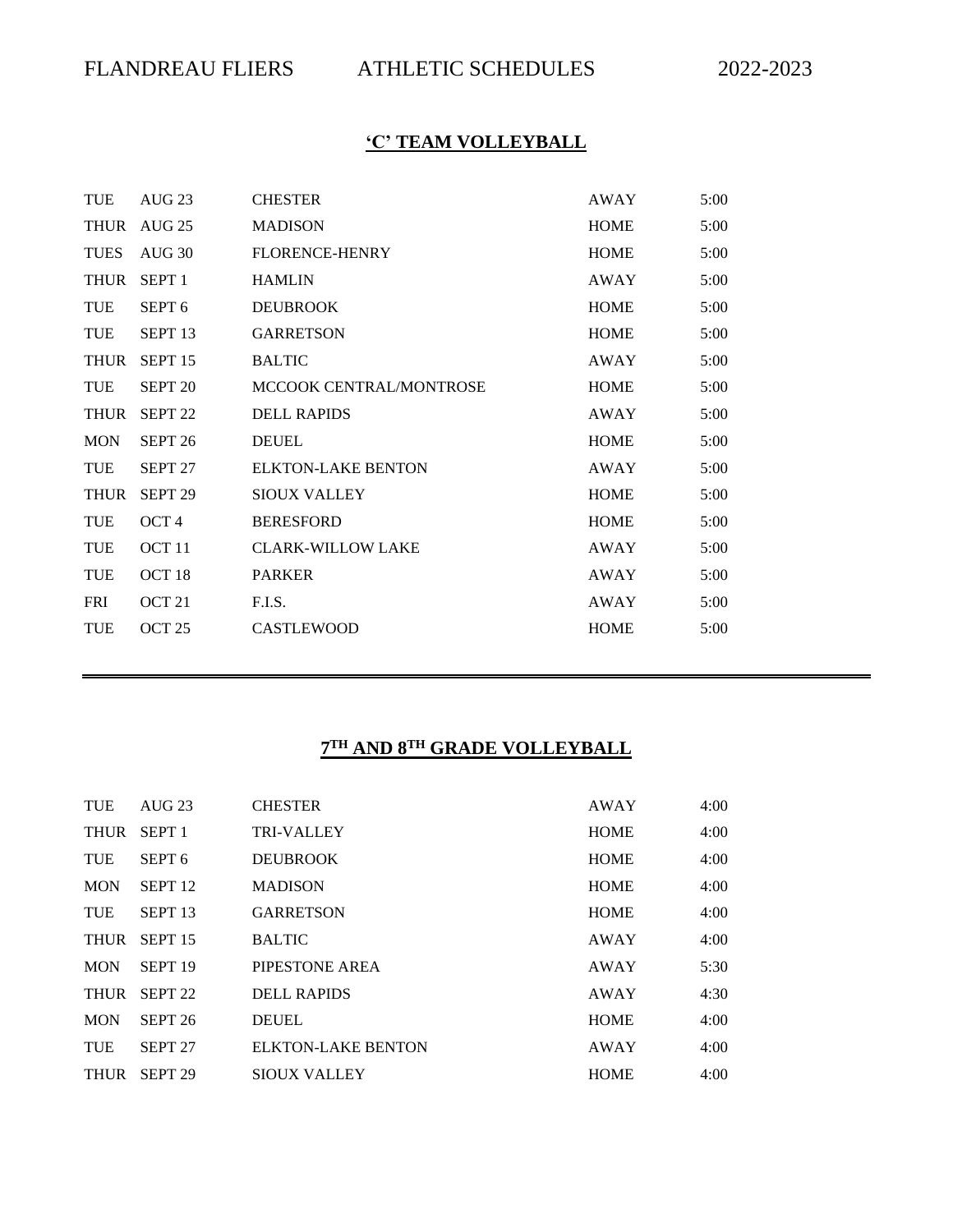## **CROSS COUNTRY**

| <b>THUR</b> | AUG 11             | <b>START PRACTICE</b>               |                       |            |
|-------------|--------------------|-------------------------------------|-----------------------|------------|
| TUE         | AIJG 20            | <b>MCCOOK CENTRAL</b>               | <b>SALEM</b>          | 4:00       |
| <b>TUE</b>  | SEPT <sub>6</sub>  | <b>GARRETSON</b>                    | <b>GARRETSON</b>      | 4:00       |
| <b>SAT</b>  | SEPT <sub>10</sub> | <b>MILBANK INVITATIONAL</b>         | <b>MILBANK</b>        | 9:30       |
| <b>MON</b>  | SEPT <sub>12</sub> | ARLINGTON INVITATIONAL              | <b>LAKE REGION GC</b> | 4:00       |
| <b>SAT</b>  | SEPT <sub>17</sub> | <b>F.I.S GOODEAGLE INVITATIONAL</b> | <b>FLANDREAU</b>      | 11:00      |
| <b>THUR</b> | SEPT <sub>22</sub> | <b>CLARK/WILLOW LAKE</b>            | <b>CLARK</b>          | 2:00       |
| TUE         | SEPT <sub>27</sub> | SIOUX VALLEY                        | <b>VOLGA</b>          | 4:00       |
| <b>MON</b>  | OCT <sub>3</sub>   | LAKE CENTRAL CONFERENCE             | <b>CASTLEWOOD</b>     | 4:00       |
| <b>THUR</b> | OCT <sub>6</sub>   | <b>BIG EAST CONFERENCE</b>          | <b>BERESFORD</b>      | 1:00       |
| <b>THUR</b> | OCT 13             | <b>REGION 2A</b>                    | <b>SALEM</b>          | 3:00       |
| <b>SAT</b>  | OCT 22             | <b>STATE</b>                        | <b>HURON</b>          | <b>TBA</b> |

## **BOYS GOLF**

| <b>MON</b>  | AUG 8              | <b>FIRST PRACTICE</b>      |                     |       |
|-------------|--------------------|----------------------------|---------------------|-------|
| <b>MON</b>  | <b>AUG 15</b>      | SIOUX VALLEY INVITE        | <b>VOLGA</b>        | 9:00  |
|             | THUR AUG 18        | <b>MILBANK INVITE</b>      | <b>MILBANK</b>      | 10:00 |
| <b>MON</b>  | AIJG 22            | <b>DELL RAPIDS</b>         | <b>DELL RAPIDS</b>  | 9:00  |
| <b>THUR</b> | <b>AUG 25</b>      | TRIANGULAR (FL, BER, LEN)  | <b>BERESFORD</b>    | 3:00  |
| <b>TUE</b>  | AI/G30             | <b>SF CHRISTIAN INVITE</b> | <b>SPRING CREEK</b> | 9:00  |
| <b>TUE</b>  | SEPT <sub>6</sub>  | QUAD (FL, WC, LEN, MAD)    | <b>FLANDREAU</b>    | 1:00  |
| <b>TUE</b>  | SEPT <sub>13</sub> | <b>MADISON INVITE</b>      | <b>MADISON</b>      | 10:00 |
| <b>TUE</b>  | SEPT <sub>20</sub> | <b>WATERTOWN INVITE</b>    | <b>WATERTOWN</b>    | 10:00 |
| <b>THUR</b> | SEPT <sub>22</sub> | <b>SISSETON INVITE</b>     | <b>SISSETON</b>     | 10:00 |
| <b>MON</b>  | SEPT <sub>26</sub> | <b>REGION 1A</b>           | <b>ABERDEEN</b>     | 10:00 |
| <b>MON</b>  | OCT <sub>3</sub>   | <b>STATE</b>               | <b>ABERDEEN</b>     | 9:00  |
| <b>TUE</b>  | OCT <sub>4</sub>   | <b>STATE</b>               | <b>ABERDEEN</b>     | 9:00  |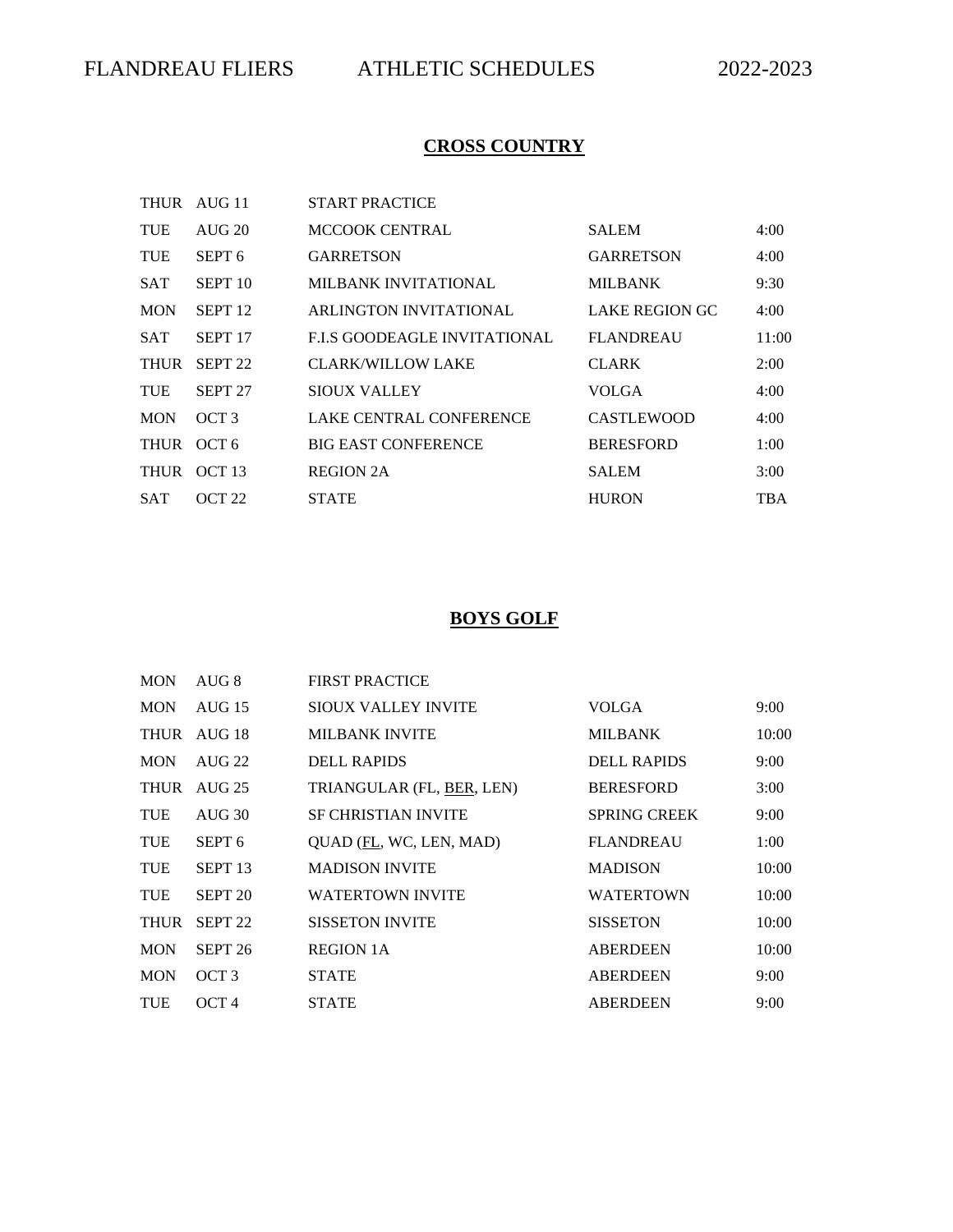# **BOYS BASKETBALL**

| <b>MON</b>  | <b>NOV 28</b>     | <b>START PRACTICE</b>                        |      |                          |            |                  |
|-------------|-------------------|----------------------------------------------|------|--------------------------|------------|------------------|
| <b>FRI</b>  | DEC <sub>9</sub>  | <b>CHESTER#</b>                              |      | <b>HOME</b>              | 6:15       | T. DUFFY         |
| <b>TUE</b>  | DEC <sub>13</sub> | <b>HAMLIN</b>                                |      | AWAY                     | 6:15       |                  |
|             | THUR DEC 15       | <b>BERESFORD#</b>                            | (DH) | AWAY                     | 6:15       |                  |
| <b>TUE</b>  | <b>DEC 20</b>     | CASTLEWOOD                                   |      | AWAY                     | 6:15       |                  |
| <b>SAT</b>  | DEC <sub>31</sub> | ENTRINGER CLASSIC vs. ARLINGTON BROOKINGS    |      |                          | 12:30      |                  |
| THUR JAN 5  |                   | BIG EAST CONF. TOURN.                        |      | <b>BER</b> or <b>BAL</b> | <b>TBA</b> |                  |
| <b>FRI</b>  | JAN <sub>6</sub>  | BIG EAST CONF. TOURN.                        |      | <b>BER</b> or <b>BAL</b> | <b>TBA</b> |                  |
| <b>SAT</b>  | JAN 7             | BIG EAST CONF. TOURN.                        |      | <b>MONTROSE</b>          | <b>TBA</b> |                  |
| <b>FRI</b>  | <b>JAN 13</b>     | <b>MADISON</b>                               |      | <b>HOME</b>              | 6:15       | A. ENTRINGER     |
| TUE         | <b>JAN 17</b>     | DEUEL <sup>*</sup>                           | (DH) | AWAY                     | 6:15       |                  |
| <b>FRI</b>  | <b>JAN 20</b>     | MCCOOK CENT/MONTROSE # (DH)                  |      | HOME                     | 6:15       | <b>BERANEK</b>   |
| <b>SAT</b>  | <b>JAN 21</b>     | PARKER#                                      | (DH) | AWAY                     | 1:00       |                  |
| TUE         | <b>JAN 24</b>     | <b>GARRETSON#</b>                            |      | AWAY                     | 6:15       |                  |
| <b>TUE</b>  | <b>JAN 31</b>     | <b>DELL RAPIDS</b>                           |      | <b>HOME</b>              | 6:15       | A. ENTRINGER     |
| THUR FEB 2  |                   | <b>SIOUX VALLEY *#</b>                       |      | <b>HOME</b>              | 6:15       | <b>VOSSEKUIL</b> |
| <b>SAT</b>  | FEB 4             | <b>ELKTON-LAKE BENTON</b>                    |      | AWAY                     | 1:00       |                  |
| TUE         | FEB <sub>7</sub>  | DESMET*                                      | (DH) | <b>HOME</b>              | 6:15       | <b>WHETHAM</b>   |
| <b>SAT</b>  | <b>FEB 11</b>     | <b>CLARK/WILLOW LAKE *</b>                   | (DH) | HOME                     | 3:00       | T. DUFFY         |
| <b>TUE</b>  | <b>FEB 14</b>     | <b>BALTIC#</b>                               | (DH) | AWAY                     | 6:15       |                  |
| <b>MON</b>  | <b>FEB 20</b>     | <b>DEUBROOK</b>                              |      | <b>HOME</b>              | 6:15       | A. VANDEBERG     |
| TUE         | <b>FEB 28</b>     | <b>REGION 2A - <math>1^{ST}</math> ROUND</b> |      | <b>TOP SEEDS</b>         | 7:00       |                  |
| <b>FRI</b>  | MAR <sub>3</sub>  | <b>REGION 2A - SEMIFINALS</b>                |      | <b>TOP SEEDS</b>         | 7:00       |                  |
| TUE         | MAR <sub>7</sub>  | SODAK <sub>16</sub>                          |      | TBA                      | 7:00       |                  |
| <b>THUR</b> | <b>MAR 16</b>     | STATE TOURNAMENT (COMBINED)                  |      | SIOUX FALLS TBA          |            |                  |
| <b>FRI</b>  | <b>MAR 17</b>     | STATE TOURNAMENT (COMBINED)                  |      | SIOUX FALLS TBA          |            |                  |
| <b>SAT</b>  | <b>MAR 18</b>     | STATE TOURNAMENT (COMBINED)                  |      | SIOUX FALLS TBA          |            |                  |

Big East Conference = #

Lake Central Conference = \*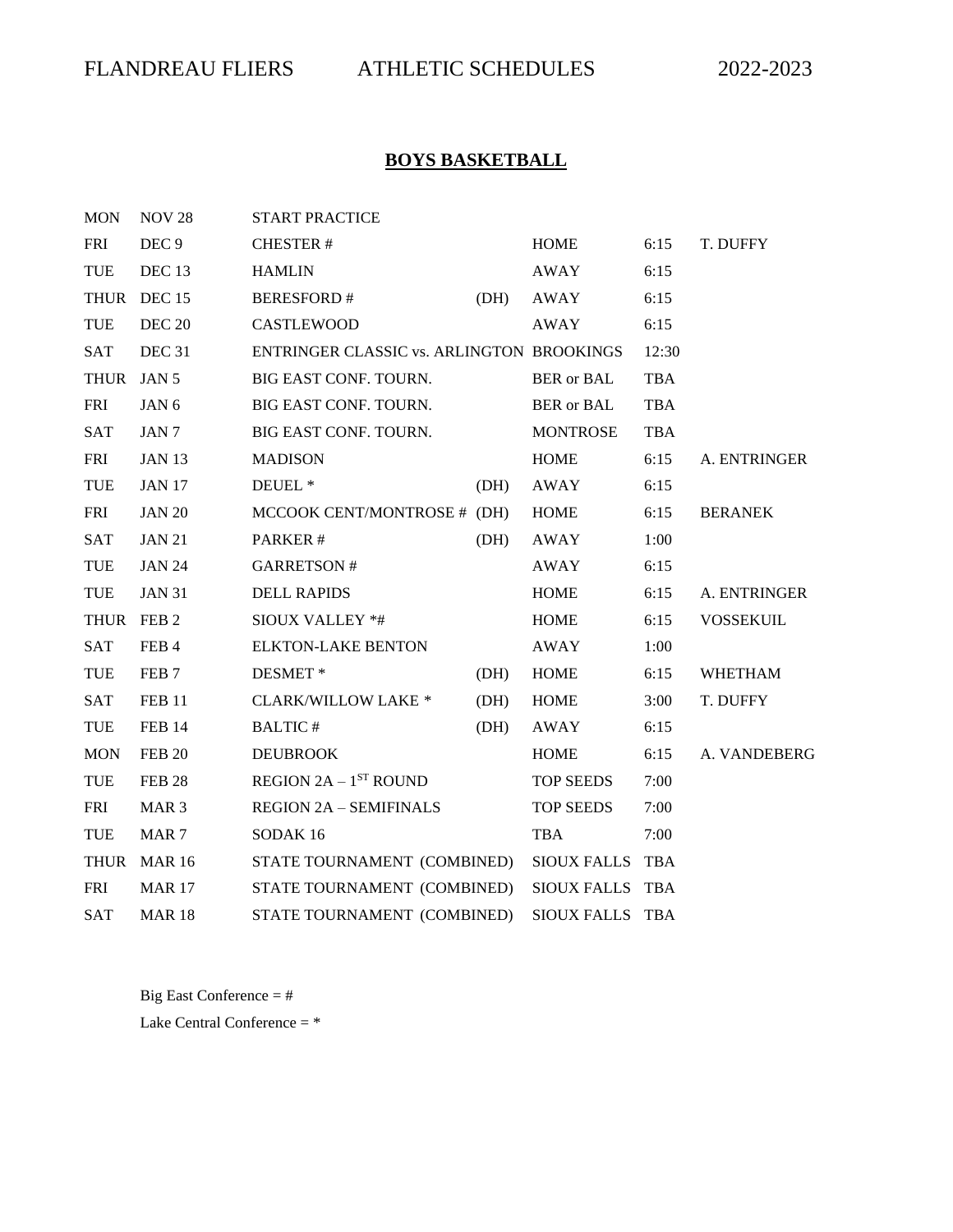## **'C' TEAM BOYS BASKETBALL**

| <b>TUE</b>  | DEC <sub>13</sub> | <b>HAMLIN</b>             | <b>AWAY</b> | 4:00        |
|-------------|-------------------|---------------------------|-------------|-------------|
|             | THUR DEC 15       | <b>BERESFORD</b>          | AWAY        | 4:00        |
| <b>TUE</b>  | <b>DEC 20</b>     | <b>CASTLEWOOD</b>         | AWAY        | 5:00        |
| <b>FRI</b>  | <b>JAN 13</b>     | <b>MADISON</b>            | <b>HOME</b> | 5:00        |
| <b>TUE</b>  | <b>JAN 17</b>     | <b>DEUEL</b>              | AWAY        | 4:00        |
| <b>FRI</b>  | <b>JAN 20</b>     | MCCOOK CENTRAL-MONTROSE   | <b>HOME</b> | 4:00        |
| <b>SAT</b>  | <b>JAN 21</b>     | <b>PARKER</b>             | AWAY        | 2:00        |
| <b>TUE</b>  | <b>JAN 31</b>     | <b>DELL RAPIDS</b>        | <b>HOME</b> | 5:00        |
| <b>THUR</b> | FEB <sub>2</sub>  | <b>SIOUX VALLEY</b>       | <b>HOME</b> | 5:00        |
| <b>SAT</b>  | FEB 4             | <b>ELKTON-LAKE BENTON</b> | AWAY        | <b>NOON</b> |
| <b>TUE</b>  | FEB <sub>7</sub>  | <b>DESMET</b>             | <b>HOME</b> | 5:00        |
| <b>SAT</b>  | <b>FEB 11</b>     | <b>CLARK/WILLOW LAKE</b>  | <b>HOME</b> | 3:00        |
| <b>TUE</b>  | <b>FEB 14</b>     | <b>BALTIC</b>             | AWAY        | 4:00        |
| <b>MON</b>  | <b>FEB 20</b>     | <b>DEUBROOK</b>           | <b>HOME</b> | 5:00        |

#### **7 TH AND 8TH BOYS BASKETBALL**

| <b>FRI</b>  | DEC <sub>9</sub>  | <b>CHESTER</b>                  | <b>HOME</b>  | 4:00 |
|-------------|-------------------|---------------------------------|--------------|------|
| <b>MON</b>  | DEC <sub>12</sub> | <b>COLMAN-EGAN</b>              | <b>AWAY</b>  | 6:00 |
| THUR JAN 5  |                   | <b>DEUEL</b>                    | <b>HOME</b>  | 4:00 |
| <b>MON</b>  | JAN 9             | <b>MADISON</b>                  | <b>HOME</b>  | 4:30 |
| <b>SAT</b>  | <b>JAN 14</b>     | SIOUX VALLEY TOURNEY (COMBINED) | <b>VOLGA</b> | 9:00 |
| <b>MON</b>  | <b>JAN 16</b>     | <b>ELKTON-LAKE BENTON</b>       | AWAY         | 6:00 |
| <b>TUES</b> | <b>JAN 17</b>     | <b>DELL RAPIDS</b>              | <b>HOME</b>  | 4:00 |
| <b>MON</b>  | <b>JAN 23</b>     | PIPESTONE AREA                  | <b>HOME</b>  | 6:00 |
| <b>TUE</b>  | <b>JAN 24</b>     | <b>GARRETSON</b>                | AWAY         | 4:00 |
| <b>MON</b>  | <b>JAN 30</b>     | <b>SIOUX VALLEY</b>             | <b>HOME</b>  | 6:00 |
| <b>MON</b>  | FEB 6             | <b>DEUBROOK</b>                 | AWAY         | 6:00 |
| <b>TUE</b>  | FEB <sub>7</sub>  | <b>BALTIC</b>                   | AWAY         | 4:00 |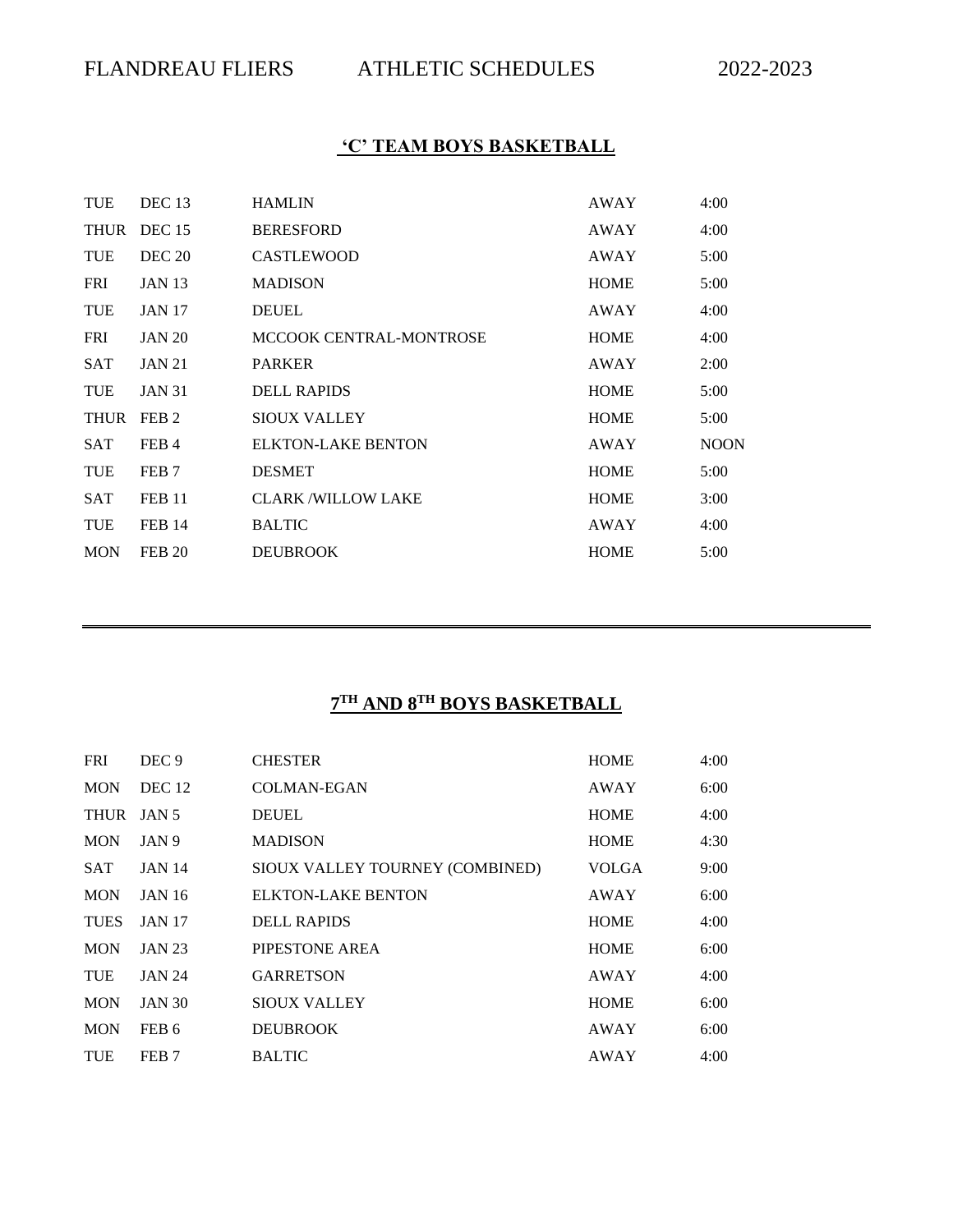# **GIRLS BASKETBALL**

| MON        | <b>NOV 21</b>    | <b>START PRACTICE</b>                        |      |                         |            |                |
|------------|------------------|----------------------------------------------|------|-------------------------|------------|----------------|
| THUR DEC 8 |                  | <b>CHESTER#</b>                              |      | AWAY                    | 6:15       |                |
|            | THUR DEC 15      | <b>BERESFORD#</b>                            | (DH) | AWAY                    | 6:30       |                |
| SAT        | DEC 17           | ENTRINGER CLASSIC vs. HAMLIN                 |      | COLMAN                  | 6:30       |                |
|            | THUR DEC 29      | <b>DELL RAPIDS</b>                           |      | <b>HOME</b>             | 6:15       | <b>WHETHAM</b> |
| <b>FRI</b> | <b>DEC 30</b>    | PENTAGON CLASSIC                             |      | PENTAGON                | <b>TBA</b> |                |
| TUE        | JAN 3            | CASTLEWOOD *                                 |      | <b>HOME</b>             | 6:15       | A. VANDEBERG   |
| TUE        | <b>JAN 10</b>    | <b>GARRETSON#</b>                            |      | <b>HOME</b>             | 6:15       | T. DUFFY       |
|            | THUR JAN 12      | <b>MADISON</b>                               |      | AWAY                    | 6:15       |                |
| <b>SAT</b> | <b>JAN 14</b>    | HANSON CLASSIC @ CORN PALACE                 |      | AWAY                    | <b>TBA</b> |                |
| TUE        | <b>JAN 17</b>    | DEUEL <sup>*</sup>                           | (DH) | AWAY                    | 6:15       |                |
| FRI        | <b>JAN 20</b>    | MCCOOK CENT/MONTROSE # (DH)                  |      | <b>HOME</b>             | 6:15       | <b>BERANEK</b> |
| <b>SAT</b> | <b>JAN 21</b>    | PARKER#                                      | (DH) | AWAY                    | Noon       |                |
|            | THUR JAN 26      | BIG EAST CONF.TOURN.                         |      | HOME                    | 7:30       |                |
| <b>FRI</b> | <b>JAN 27</b>    | <b>BIG EAST CONF.TOURN.</b>                  |      | <b>HOME</b>             | <b>TBA</b> |                |
| <b>SAT</b> | <b>JAN 28</b>    | BIG EAST CONF TOURN.                         |      | <b>SIOUX VALLEY TBA</b> |            |                |
| FRI        | FEB <sub>3</sub> | <b>SIOUX VALLEY *#</b>                       |      | AWAY                    | 6:15       |                |
| <b>TUE</b> | FEB <sub>7</sub> | <b>DESMET*</b>                               | (DH) | <b>HOME</b>             | 6:15       | <b>WHETHAM</b> |
| <b>FRI</b> | <b>FEB 10</b>    | <b>DWU CLASSIC</b>                           |      | <b>MITCHELL</b>         | TBA        |                |
| <b>SAT</b> | <b>FEB 11</b>    | CLARK /WILLOW LAKE*                          | (DH) | <b>HOME</b>             | 1:00       | T. DUFFY       |
| TUE        | <b>FEB 14</b>    | <b>BALTIC#</b>                               | (DH) | AWAY                    | 6:15       |                |
| TUE        | <b>FEB 21</b>    | <b>REGION 2A - <math>1^{ST}</math> ROUND</b> |      | TOP SEEDS               | 7:00       |                |
|            | THUR FEB 23      | <b>REGION 2A - SEMIFINALS</b>                |      | TOP SEEDS               | 7:00       |                |
|            | THUR MAR 2       | SODAK <sub>16</sub>                          |      | <b>TBA</b>              | <b>TBA</b> |                |
|            | THUR MAR 9       | STATE TOURNAMENT                             |      | WATERTWON TBA           |            |                |
| <b>FRI</b> | MAR 10           | <b>STATE TOURNAMENT</b>                      |      | WATERTWON TBA           |            |                |
| <b>SAT</b> | <b>MAR11</b>     | STATE TOURNAMENT                             |      | <b>WATERTWON TBA</b>    |            |                |

Big East Conference = # Lake Central Conference = \*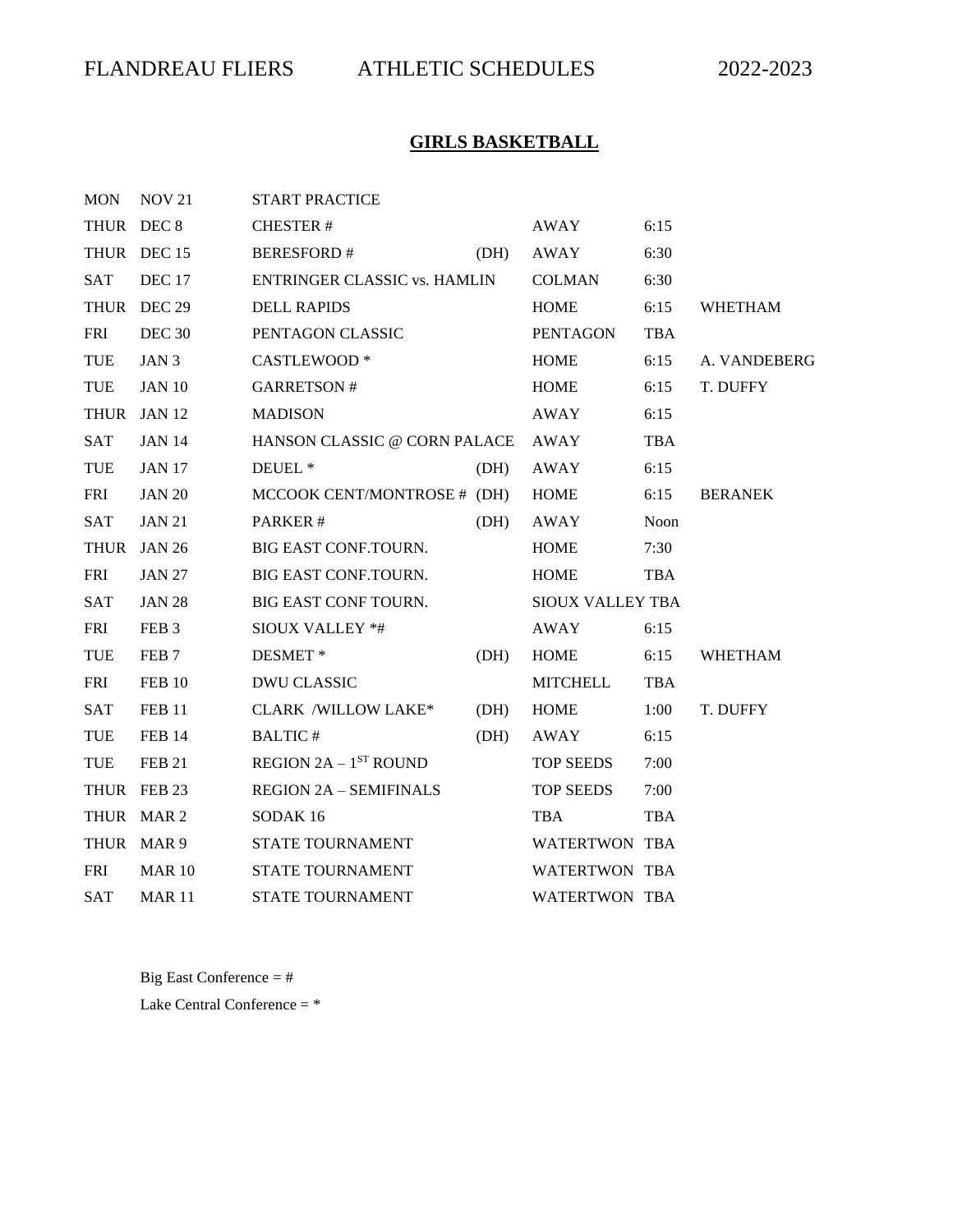# **'C' TEAM GIRLS BASKETBALL**

|             | THUR DEC 15      | <b>BERESFORD</b>         | AWAY        | 4:00 |
|-------------|------------------|--------------------------|-------------|------|
|             | THUR DEC 29      | DELL RAPIDS              | <b>HOME</b> | 5:00 |
| <b>TUE</b>  | JAN <sub>3</sub> | <b>CASTLEWOOD</b>        | <b>HOME</b> | 5:00 |
| <b>THUR</b> | <b>JAN 12</b>    | <b>MADISON</b>           | AWAY        | 5:00 |
| <b>TUE</b>  | <b>JAN 17</b>    | <b>DEUEL</b>             | AWAY        | 4:00 |
| <b>FRI</b>  | <b>JAN 20</b>    | MCCOOK CENTRAL/MONTROSE  | <b>HOME</b> | 4:00 |
| <b>SAT</b>  | <b>JAN 21</b>    | <b>PARKER</b>            | AWAY        | 2:00 |
| <b>FRI</b>  | FEB <sub>3</sub> | <b>SIOUX VALLEY</b>      | AWAY        | 5:00 |
| <b>TUE</b>  | FEB <sub>7</sub> | <b>DESMET</b>            | <b>HOME</b> | 5:00 |
| <b>SAT</b>  | <b>FEB 11</b>    | <b>CLARK/WILLOW LAKE</b> | <b>HOME</b> | 3:00 |
| TUE         | <b>FEB 14</b>    | <b>BALTIC</b>            | <b>AWAY</b> | 4:00 |

#### **7 TH AND 8TH GIRLS BASKETBALL**

| <b>TUE</b> | DEC 6             | <b>DELL RAPIDS</b>              | <b>AWAY</b>  | 4:30 |
|------------|-------------------|---------------------------------|--------------|------|
| THUR DEC 8 |                   | <b>CHESTER</b>                  | AWAY         | 3:30 |
| TUE        | DEC <sub>12</sub> | <b>COLMAN-EGAN</b>              | <b>HOME</b>  | 6:00 |
| THUR JAN 5 |                   | <b>DEUEL</b>                    | AWAY         | 4:00 |
| <b>MON</b> | JAN 9             | <b>MADISON</b>                  | AWAY         | 4:30 |
| TUE        | <b>JAN 10</b>     | <b>GARRETSON</b>                | <b>HOME</b>  | 4:00 |
| <b>MON</b> | <b>JAN 16</b>     | <b>ELKTON-LAKE BENTON</b>       | <b>HOME</b>  | 2:30 |
|            | THUR JAN 19       | <b>BALTIC</b>                   | <b>AWAY</b>  | 4:00 |
| <b>SAT</b> | <b>JAN 21</b>     | SIOUX VALLEY TOURNEY (COMBINED) | <b>VOLGA</b> | 9:00 |
| <b>MON</b> | <b>JAN 23</b>     | PIPESTONE AREA                  | <b>AWAY</b>  | 5:30 |
| <b>MON</b> | <b>JAN 30</b>     | <b>SIOUX VALLEY</b>             | AWAY         | 6:00 |
| <b>MON</b> | FEB 6             | <b>DEUBROOK</b>                 | <b>HOME</b>  | 6:00 |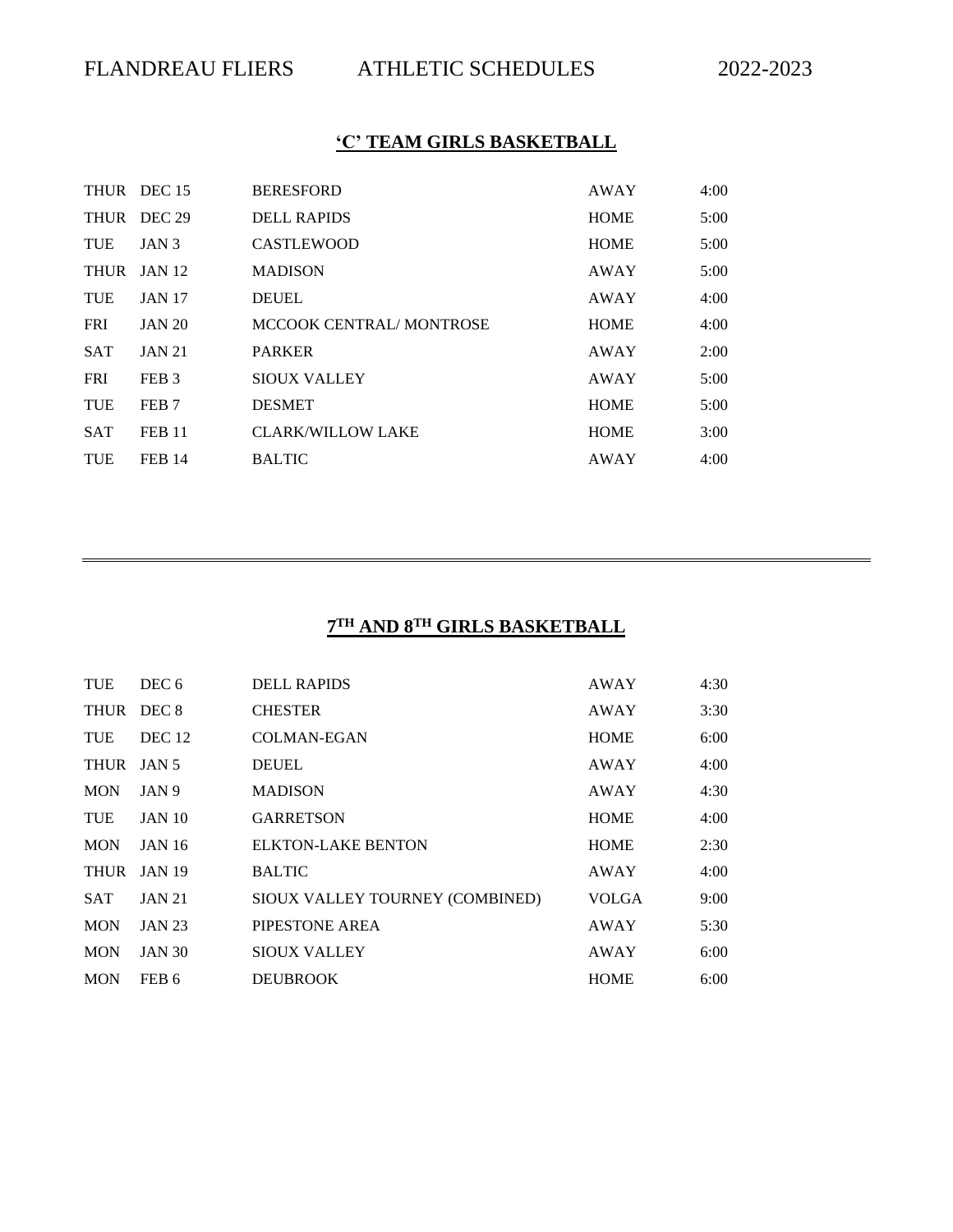# **WRESTLING**

| <b>MON</b> | <b>NOV 14</b>     | <b>START PRACTICE</b>      |                                                     |                           |       |                         |
|------------|-------------------|----------------------------|-----------------------------------------------------|---------------------------|-------|-------------------------|
| <b>SAT</b> | DEC <sub>3</sub>  |                            | FLANDREAU TOURNAMENT                                | FLANDREAU                 | 10:00 | <b>SLYKHUIS/FORTIN/</b> |
|            |                   |                            | (CHES, DEUEL, EP-J, GARR, HOW, LUV, MAD, SV, V-H)   |                           |       | <b>NEISES</b>           |
| <b>TUE</b> | DEC 6             |                            | $QUAD$ (FL – CHES – V/H – HAM/CAST)                 | FLANDREAU                 | 5:00  | $NEISES - FINK$         |
| <b>SAT</b> | DEC 10            | <b>HOWARD TOURNAMENT</b>   |                                                     | <b>HOWARD</b>             | 10:00 |                         |
| <b>TUE</b> | DEC <sub>13</sub> | QUAD                       | $(FL, C/WL^*, MCM^*, SV^*#)$                        | <b>SALEM</b>              | 5:00  |                         |
| <b>SAT</b> | <b>DEC</b> 17     | <b>MADISON TOURNAMENT</b>  |                                                     | MADISON                   | 10:00 |                         |
| <b>FRI</b> | DEC <sub>30</sub> |                            | MCCOOK CENTRAL TOURNAMENT                           | <b>SALEM</b>              | 9:00  |                         |
| <b>SAT</b> | JAN 7             |                            | <b>GARRETSON TOURNAMENT</b>                         | <b>GARRETSON</b>          | 9:30  |                         |
| <b>TUE</b> | <b>JAN 10</b>     |                            | QUAD (FL-PARKER#-PARKSTON-W. LYON)                  | <b>FLANDREAU</b>          | 5:00  | <b>FORTIN – HAAS</b>    |
| <b>SAT</b> | <b>JAN 14</b>     |                            | TRI-VALLEY TOURNAMENT                               | <b>TRI-VALLEY</b>         | 10:00 |                         |
|            | THUR JAN 19       | QUAD                       | $(FL, M/F, MVP\#, BER\#)$                           | TBA                       | 5:00  |                         |
| <b>SAT</b> | <b>JAN 21</b>     |                            | <b>CHAMBERLAIN TOURNAMENT</b>                       | <b>CHAMBERLAIN 9:30</b>   |       |                         |
| <b>SAT</b> | <b>JAN 28</b>     | <b>BROOKINGS TOUNAMENT</b> |                                                     | <b>BROOKINGS</b>          | 10:00 |                         |
| <b>TUE</b> | <b>JAN 31</b>     | QUAD                       | $(FL, HOW, DEUEL*, HAM*)$                           | HOWARD                    | 5:00  |                         |
| <b>SAT</b> | FEB 4             |                            | BIG EAST/LAKE CENTRAL TOURNAMENT                    | <b>SIOUX VALLEY 10:00</b> |       |                         |
| <b>FRI</b> | FEB 10            | QUAD                       | $(FL, \underline{KC}^*, \underline{GARR}, TV)$ (PN) | <b>ARLINGTON</b>          | 5:00  |                         |
| <b>SAT</b> | <b>FEB 18</b>     | <b>REGION 2B</b>           |                                                     | SALEM                     | 10:00 |                         |
|            | THUR FEB 23       | <b>STATE TOURNAMENT</b>    |                                                     | SIOUX FALLS 10:00         |       |                         |
| <b>FRI</b> | <b>FEB 24</b>     | <b>STATE TOURNAMENT</b>    |                                                     | SIOUX FALLS 10:00         |       |                         |
| <b>SAT</b> | <b>FEB 25</b>     | <b>STATE TOURNAMENT</b>    |                                                     | SIOUX FALLS 10:00         |       |                         |

Big East Conference = # Lake Central Conference = \*

#### **7 TH / 8TH / 9TH WRESTLING**

| MON DEC 5  | <b>FLANDREAU JAMBOREE</b> | FLANDREAU 4:30   |      |
|------------|---------------------------|------------------|------|
| MON DEC 20 | MCCOOK CENTRAL-MONTROSE   | <b>SALEM</b>     | 5:00 |
| MON JAN 9  | DELL RAPIDS               | DELL RAPIDS 4:30 |      |
| MON JAN 23 | <b>SIOUX VALLEY</b>       | <b>VOLGA</b>     | 5:00 |
| MON FEB 6  | <b>TRI-VALLEY</b>         | TRI-VALLEY 4:30  |      |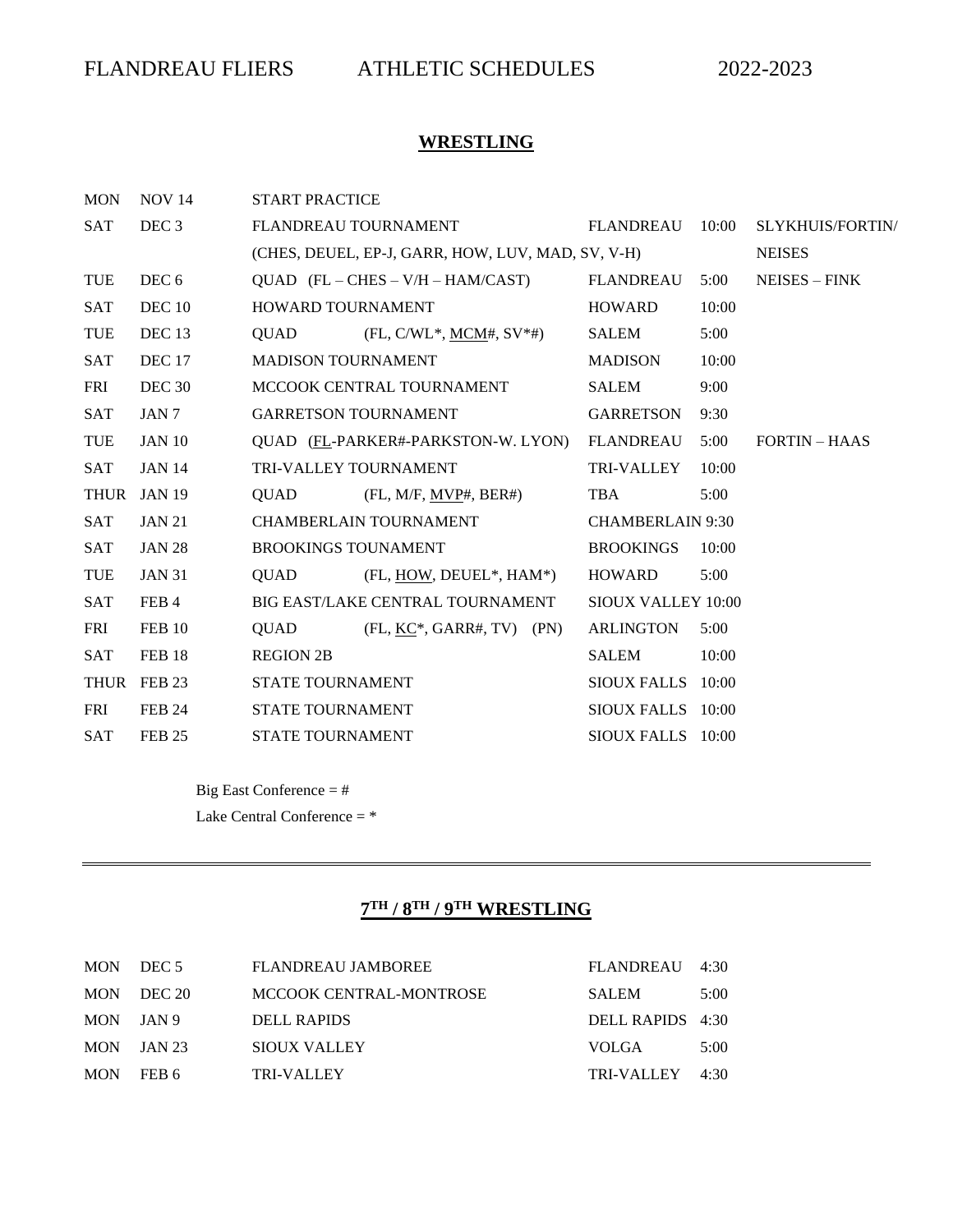# **TRACK**

| <b>MON</b>  | <b>MAR 13</b>     | <b>START PRACTICE</b>                    |                    |             |                 |
|-------------|-------------------|------------------------------------------|--------------------|-------------|-----------------|
| <b>MON</b>  | APR <sub>3</sub>  | <b>SDSU</b>                              | <b>BROOKINGS</b>   | <b>NOON</b> |                 |
| TUE         | APR 4             | <b>BARNES-EVANS RELAYS</b>               | <b>FLANDREAU</b>   | 4:00        | PROHL/LONG      |
|             |                   | (CE, DRSM, ELK, FIS, HOW, ORR, SV)       |                    |             |                 |
| TUE         | APR <sub>11</sub> | <b>BRACE-HOPFINGER RELAYS</b>            | VOLGA              | 4:00        |                 |
| <b>SAT</b>  | <b>APR 15</b>     | <b>VINCE RELAYS</b>                      | <b>ELKTON</b>      | 9:00        |                 |
| <b>TUE</b>  | <b>APR 18</b>     | ALCESTER-HUDSON/BERESFORD                | <b>TBA</b>         | 4:00        |                 |
| <b>SAT</b>  | <b>APR 22</b>     | <b>FLANDREAU</b>                         | <b>FLANDREAU</b>   | 11:00       | PROHL/CASPER/   |
|             |                   | (DR, DEUEL, ELK, FIS, MILB, SF Luth, SV) |                    |             | <b>LEIGHTON</b> |
| <b>TUE</b>  | <b>APR 25</b>     | <b>ESTELLINE</b>                         | <b>ESTELLINE</b>   | 4:00        |                 |
| <b>FRI</b>  | <b>APR 28</b>     | <b>DAN BARKER RELAYS</b>                 | <b>MADISON</b>     | 3:30        |                 |
| <b>TUE</b>  | MAY 2             | <b>SIOUX VALLEY</b>                      | <b>VOLGA</b>       | 4:00        |                 |
| <b>FRI</b>  | MAY <sub>5</sub>  | <b>SF O'GORMAN</b>                       | <b>SIOUX FALLS</b> | 10:00       |                 |
| <b>FRI</b>  | MAY 5             | <b>HOWARD WOOD</b>                       | SIOUX FALLS TBA    |             |                 |
| <b>SAT</b>  | MAY 6             | <b>HOWARD WOOD</b>                       | SIOUX FALLS TBA    |             |                 |
| <b>TUE</b>  | MAY 9             | LAKE CENTRAL CONFERENCE                  | <b>HAMLIN</b>      | 2:00        |                 |
| <b>THUS</b> | <b>MAY 11</b>     | <b>BIG EAST CONFERENCE</b>               | SALEM              | 2:00        |                 |
| <b>WED</b>  | <b>MAY 17</b>     | <b>REGION 2A</b>                         | <b>ESTELLINE</b>   | <b>NOON</b> |                 |
| <b>THUR</b> | <b>MAY 25</b>     | <b>STATE</b>                             | <b>SIOUX FALLS</b> | 3:00        |                 |
| <b>FRI</b>  | <b>MAY 26</b>     | <b>STATE</b>                             | SIOUX FALLS 9:30   |             |                 |
| <b>SAT</b>  | <b>MAY 27</b>     | <b>STATE</b>                             | SIOUX FALLS 9:00   |             |                 |

#### **7 TH AND 8TH TRACK**

| THUR APR 6  |               | <b>FLANDREAU</b>                                      | <b>HOME</b>       | 4:00 | <b>PROHL</b> |
|-------------|---------------|-------------------------------------------------------|-------------------|------|--------------|
|             |               | (CANT, CE, CHES, DR, DRSM, DEUB, GARR, ORR, PIPE, SV) |                   |      |              |
| <b>MON</b>  | APR 10        | <b>BALTIC</b>                                         | <b>BALTIC</b>     | 3:00 |              |
| <b>THUR</b> | APR 13        | <b>TRI-VALLEY</b>                                     | <b>TRI-VALLEY</b> | 3:45 |              |
| <b>MON</b>  | <b>APR 17</b> | <b>ESTELLINE</b>                                      | <b>ESTELLINE</b>  | 4:00 |              |
|             | THUR APR 20   | <b>GARRETSON</b>                                      | <b>GARRETSON</b>  | 4:00 |              |
| <b>MON</b>  | APR 24        | <b>CHESTER</b>                                        | <b>CHESTER</b>    | 3:45 |              |
|             | THUR APR 27   | LAKE CENTRAL CONFERENCE                               | SIOUX VALLEY 3:00 |      |              |
| <b>THUR</b> | MAY 4         | <b>TRI-VALLEY</b>                                     | <b>TRI-VALLEY</b> | 3:45 |              |
| <b>MON</b>  | MAY 8         | <b>BIG EAST CONFERENCE</b>                            | <b>GARRETSON</b>  | 3:00 |              |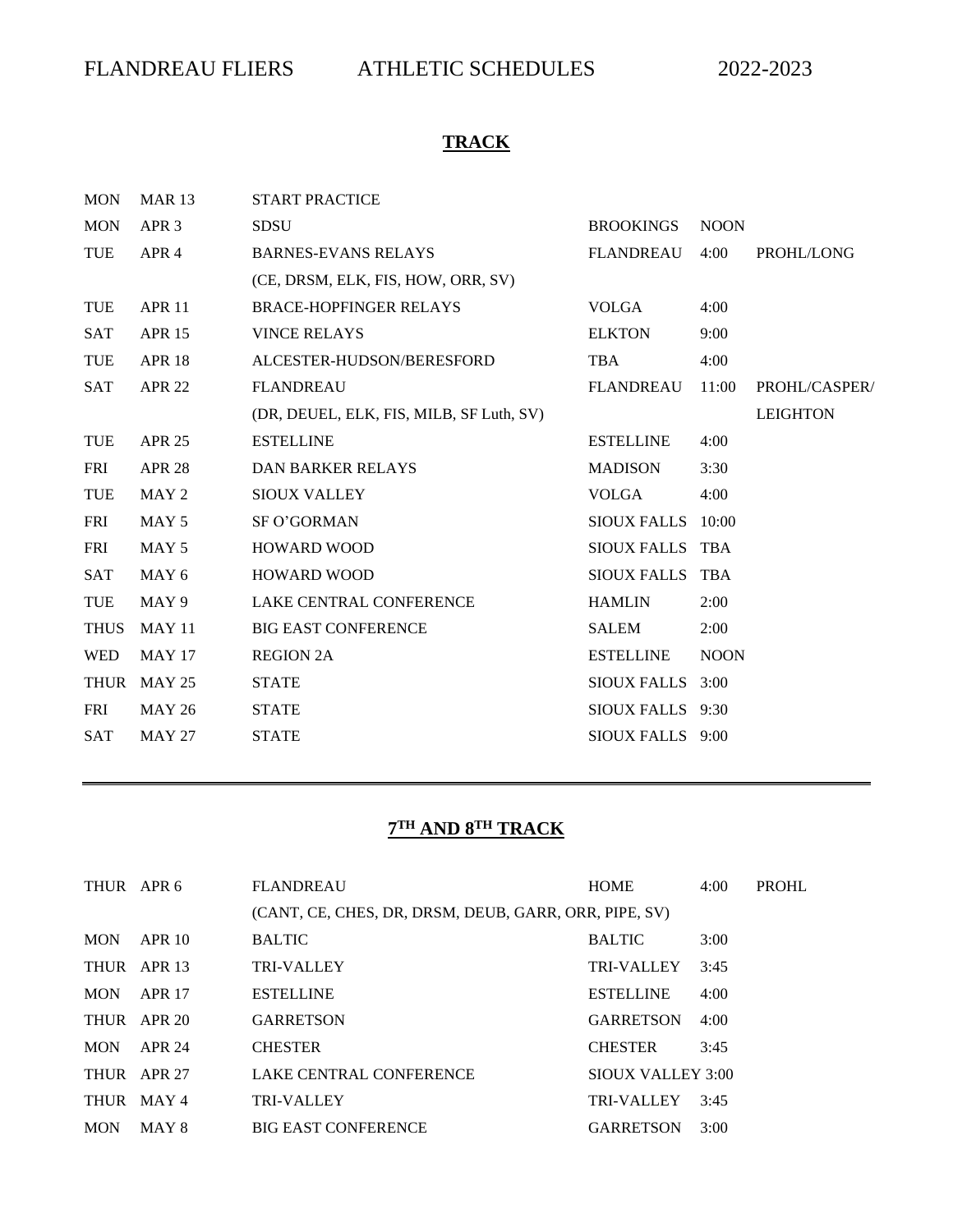# **GIRLS GOLF**

| <b>MON</b>  | <b>MAR 27</b>    | <b>FIRST PRACTICE</b>                       |                            |       |
|-------------|------------------|---------------------------------------------|----------------------------|-------|
| THUR        | APR <sub>6</sub> | <b>LENNOX</b>                               | TBA                        | 4:00  |
| <b>TUE</b>  | <b>APR 11</b>    | <b>GARRETSON</b>                            | <b>AWAY</b>                | 3:00  |
| <b>THUR</b> | APR 13           | <b>HAMLIN</b>                               | LAKE REGION 3:00           |       |
| <b>TUE</b>  | <b>APR 18</b>    | <b>CHESTER</b>                              | <b>THE LAKES</b>           | 10:00 |
|             | THUR APR 20      | <b>FLANDREAU</b>                            | <b>HOME</b>                | 10:00 |
|             |                  | (BALTIC, CHESTER, CE, ELK, GAR, PARKER, SV) |                            |       |
| <b>TUE</b>  | APR 25           | <b>DELL RAPIDS</b>                          | <b>AWAY</b>                | 9:00  |
| <b>FRI</b>  | <b>APR 28</b>    | <b>GARRETSON</b>                            | AWAY                       | 12:30 |
| <b>MON</b>  | MAY 1            | LAKE CENTRAL CONFERENCE                     | <b>LAKE REGION 10:00</b>   |       |
| <b>FRI</b>  | MAY 5            | <b>BIG EAST CONFERENCE</b>                  | <b>NORTHERN LINKS 9:00</b> |       |
| <b>TUE</b>  | MAY 9            | <b>COLMAN</b>                               | AWAY                       | 10:00 |
| THUR        | <b>MAY 11</b>    | PRE-REGION                                  | <b>TBA</b>                 | 10:00 |
| <b>MON</b>  | <b>MAY 15</b>    | SIOUX VALLEY                                | <b>VOLGA</b>               | 9:00  |
| <b>THUR</b> | <b>MAY 18</b>    | <b>SISSETON</b>                             | <b>SISSETON</b>            | 10:00 |
| <b>THUR</b> | MAY 25           | <b>REGION</b>                               | <b>TBA</b>                 | 10:00 |
| <b>MON</b>  | JUNE 6           | <b>STATE</b>                                | <b>RAPID CTY</b>           | 9:00  |
| <b>TUE</b>  | <b>JUNE 7</b>    | <b>STATE</b>                                | <b>RAPID CTY</b>           | 9:00  |

### **7 TH AND 8TH GOLF**

| TUE        | <b>APR 11</b> | <b>SIOUX VALLEY</b>        | <b>VOLGA</b>              | <b>NOON</b> |
|------------|---------------|----------------------------|---------------------------|-------------|
|            | THUR APR 13   | <b>CHESTER</b>             | <b>CHESTER</b>            | 9:00        |
| <b>FRI</b> | APR 21        | <b>LAKE REGION</b>         | <b>LAKE REGION NOON</b>   |             |
| TUE        | APR 25        | <b>HOWARD</b>              | <b>HOWARD</b>             | 11:00       |
| <b>MON</b> | MAY 1         | <b>GARRETSON</b>           | <b>GARRETSON</b>          | 11:00       |
| TUE        | MAX 2         | <b>CLEAR LAKE</b>          | CLEAR LAKE 2:00           |             |
| <b>MON</b> | MAY 8         | <b>BIG EAST CONFERENCE</b> | SIOUX VALLEY 12:30        |             |
|            | THUR MAY 11   | LAKE CENTRAL CONFERENCE    | <b>SIOUX VALLEY 10:00</b> |             |